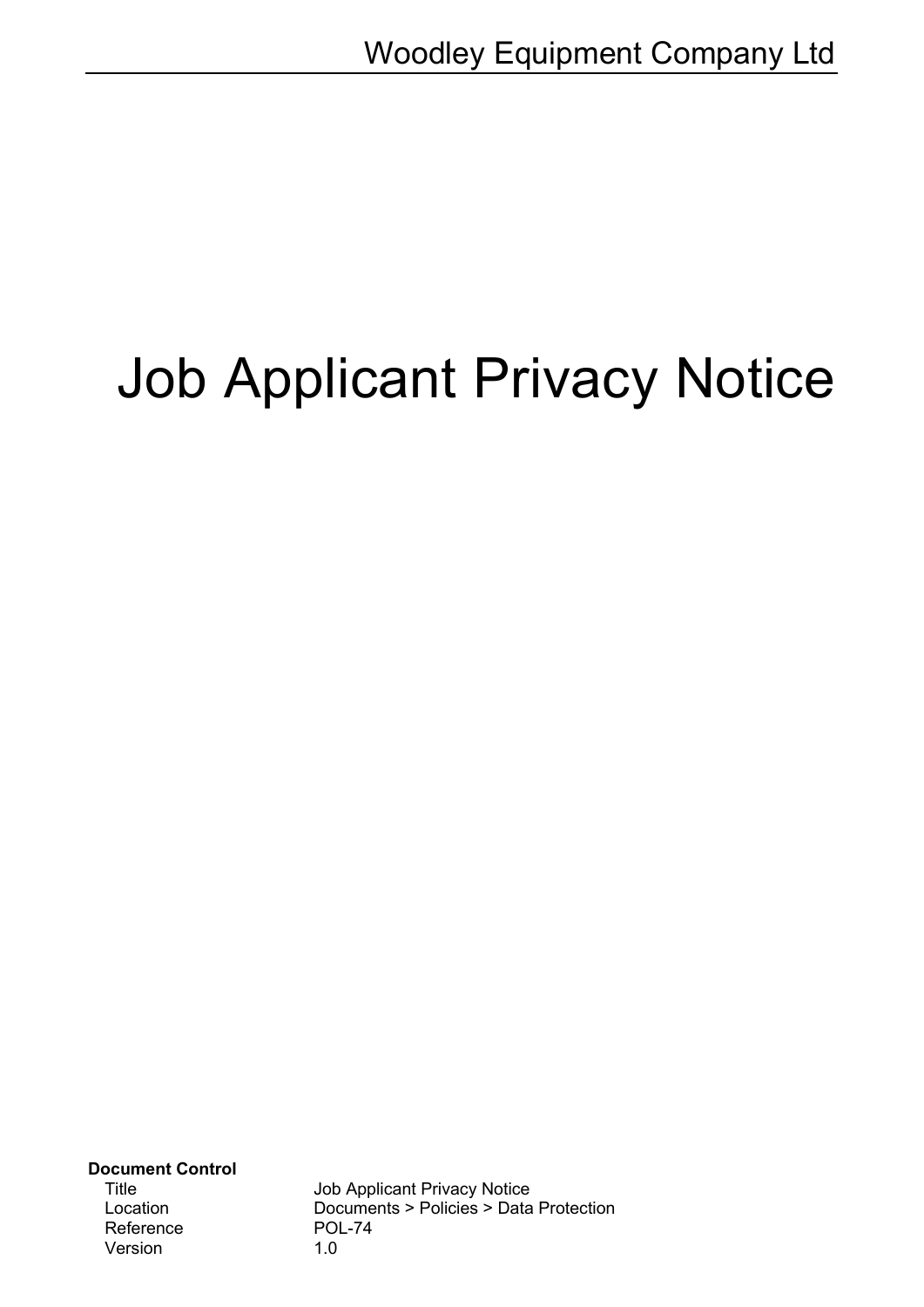# **Document Contents**

| $\mathbf{1}$    |  |
|-----------------|--|
| $\mathbf{2}$    |  |
| 3               |  |
| $\overline{4}$  |  |
| 5               |  |
| 6               |  |
| $7\overline{ }$ |  |
| 8               |  |
| 9               |  |
| 10              |  |
| 11              |  |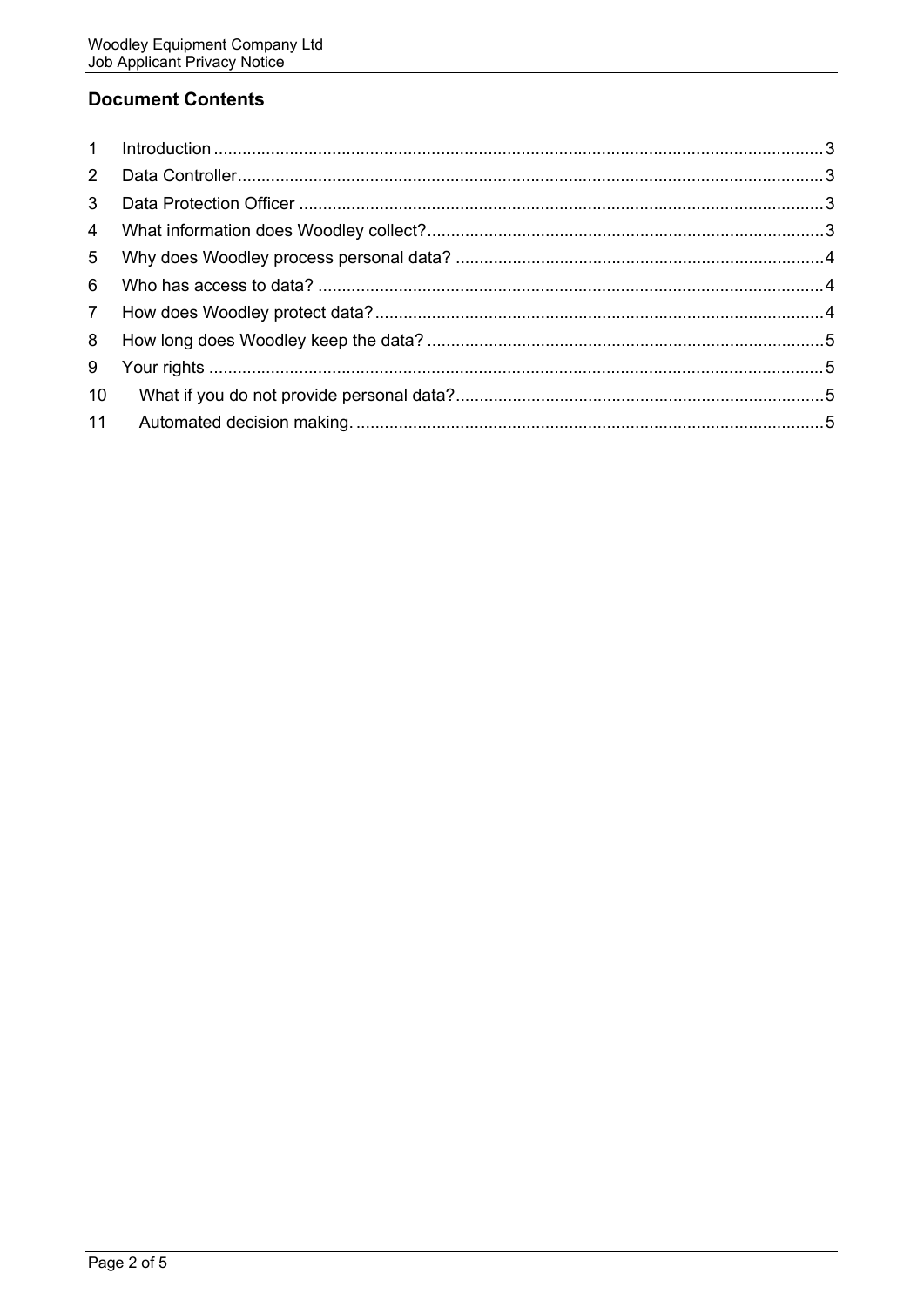### <span id="page-2-0"></span>**1 Introduction**

1.1 As with any recruitment process, Woodley Equipment Company (Woodley) collects and processes personal data relating to job applicants. We are committed to being transparent about how we collect and use that data and to meeting our data protection obligations.

#### <span id="page-2-1"></span>**2 Data Controller**

- 2.1 The data controller is:
	- 2.1.1 Woodley Equipment Company Ltd, Old Station Park Buildings, St John Street, Horwich, Bolton, BL6 7NY.
	- 2.1.2 Email Address: dataprivacy@woodleyequipment.com

#### <span id="page-2-2"></span>**3 Data Protection Officer**

- 3.1 Woodley is not required to and does not have a Data Protection Officer.
- 3.2 We do not require a Data Protection Officer because we are not a public authority and our core activities do not involve large scale, regular and systematic monitoring of individuals (for example, online behaviour tracking) or large scale processing of special categories of data or data relating to criminal convictions and offences.
- 3.3 If you have any questions about how your personal data is processed as a job applicant please contact the HR & Policy Manager at the address given in Section 2.

#### <span id="page-2-3"></span>**4 What information does Woodley collect?**

- 4.1 Woodley collects and process a range of information about you. This includes:
	- 4.1.1 your name, address and contact details, including email address and telephone number, date of birth and gender;
	- 4.1.2 details of your qualifications, skills, experience and employment history;
	- 4.1.3 information about your current level of remuneration, including benefit entitlements;
	- 4.1.4 information about your entitlement to work in the UK;
	- 4.1.5 whether you have a disability for which the organisation needs to make reasonable adjustments during the recruitment process;
	- 4.1.6 equal opportunities monitoring information, including information about your ethnic origin, sexual orientation, health and religion or belief.
- 4.2 Woodley may collect this information in a variety of ways; for example: data might be collected from application forms or CVs, obtained from your passport or other identity documents; or collected through interviews or other forms of assessment.
- 4.3 Woodley may also collect personal data about you from third parties, such as references supplied by former employers. Woodley will only seek information from third parties once a job offer has been made.
- 4.4 If you attend one of our sites e.g. for an interview, we have CCTV in operation for security and crime prevention purposes around the exterior of our buildings. There are signs showing that CCTV is in operation. The images captured are securely stored and only accessed on a need to know basis (e.g. to look into an incident). CCTV recordings are typically automatically overwritten after a short period of time unless an issue is identified that requires investigation (such as criminal damage or theft).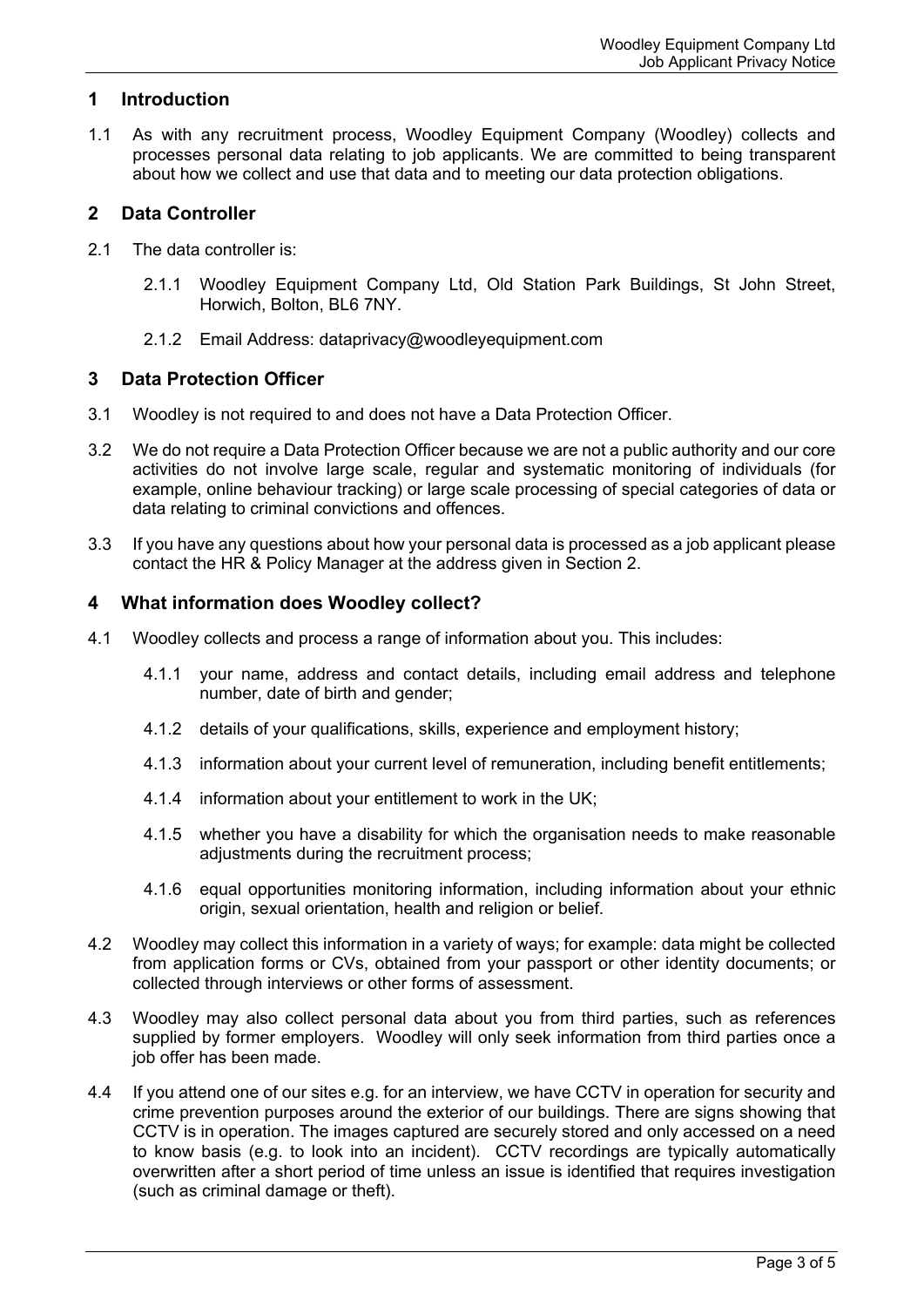4.5 Data will be stored in a range of different places including on your application record, in HR management systems and on other IT systems (including email).

# <span id="page-3-0"></span>**5 Why does Woodley process personal data?**

- 5.1 We need to process data to take steps at your request prior to entering into a contract with you. We also need to process your data to enter into a contract with you.
- 5.2 In some cases, we need to process data to ensure that we are complying with our legal obligations. For example, we are required to check a successful applicant's eligibility to work in the UK before employment starts.
- 5.3 We have a legitimate interest in processing personal data during the recruitment process and for keeping records of the process. Processing data from job applicants allows us to manage the recruitment process, assess and confirm a candidate's suitability for employment and decide to whom to offer a job. We may also need to process data from job applicants to respond to and defend against legal claims.
- 5.4 Where we rely on legitimate interests as a reason for processing data, we have considered whether or not those interests are overridden by the rights and freedoms of job applicants and have concluded that they are not.
- 5.5 We process health information only if you provide it freely (we do not request it from you) and only in so far as is required so we can make reasonable adjustments to the recruitment process for candidates who have a disability. This is to carry out our obligations and exercise specific rights in relation to employment.
- 5.6 We will not use your data for any purpose other than the recruitment exercise for which you have applied.

#### <span id="page-3-1"></span>**6 Who has access to data?**

- 6.1 Your information will be shared internally for the purposes of the recruitment exercise. This includes members of HR, interviewers involved in the recruitment process, managers in the business area with a vacancy and IT staff if access to the data is necessary for the performance of their roles.
	- 6.1.1 Shared internally also includes sharing your information with officers and staff of our associate company Woodley Equipment Company, Inc if their access is necessary for the proper performance of their roles in relation to the recruitment exercise you are involved with.
- 6.2 We will not share your data with third parties, unless your application for employment is successful and we make you an offer of employment. We will then share your data with former employers to obtain references for you.
- 6.3 Your data will only be transferred outside of the EEA, if it needs to be shared with our associate company Woodley Equipment Company, Inc.

# <span id="page-3-2"></span>**7 How does Woodley protect data?**

- 7.1 Woodley takes the security of your data seriously. We have policies and controls in place to ensure that your data is not lost, accidentally destroyed, misused or disclosed and is not accessed except by its employees in the proper performance of their duties.
- 7.2 Where Woodley engages third parties to process personal data on its behalf, they do so on the basis of written instructions, are under a duty of confidentiality and are obliged to implement appropriate technical and organisational measures to ensure the security of the data.